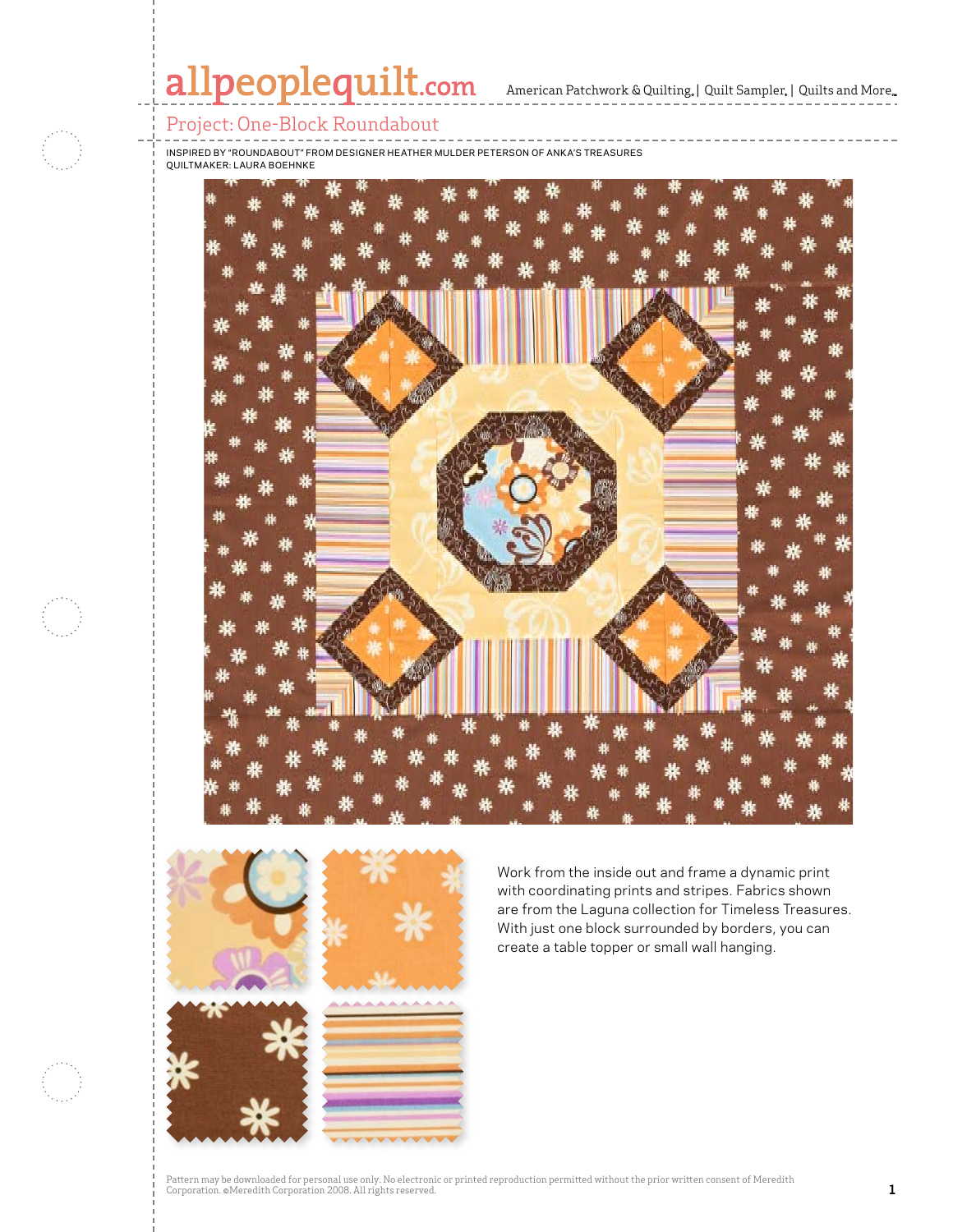# allpeoplequilt.com

American Patchwork & Quilting, | Quilt Sampler, | Quilts and More...

Project: One-Block Roundabout

#### Materials

- **1/<sub>2</sub>** yard dark brown print (block, inner border)
- **1⁄4** yard orange print (block, inner border)
- **•** 1-61/<sub>2</sub>" square multicolor floral (block center)
- **1/3** yard yellow print (block)
- **1/3** yard multicolor stripe (inner border)
- **<sup>■</sup>** 1½ yards brown print (outer border, binding)
- **<sup>■</sup>** 1<sup>1</sup>⁄<sub>8</sub> yards backing fabric
- **•**  40" square batting

Finished quilt: 331⁄2" square Finished block: 13" square

Quantities are for 44/45"-wide, 100% cotton fabrics. Measurements include 1/4" seam allowances. Sew with right sides together unless otherwise stated.

### Cut Fabrics

Cut pieces in the order that follows in each section.

**From dark brown print, cut:**

- **•**  16—4" squares
- 2-1<sup>3</sup>⁄<sub>4</sub>×9" rectangles for positions 3 and 4
- 2-1%×6<sup>1</sup>/<sub>2</sub>" rectangles for positions 1 and 2
- **•** 4-2<sup>1</sup>⁄4" squares
- **From orange print, cut:**
- **•**  16—23⁄4" squares
- **From yellow print, cut:**
- **2–2%×13½** rectangles for positions 7 and 8
- 2–2<sup>3</sup>⁄<sub>2×9</sub>" rectangles for positions 5 and 6
- **•**  4—3" squares
- **From multicolor stripe, cut:**
- $\blacksquare$  4-4×13½" rectangles
- 4-4% squares, cutting each in half diagonally for 8 triangles total
- **From brown print, cut:**
- 2-7×33½" outer border strips
- 2–7×20<sup>1</sup>/<sub>2</sub>" outer border strips
- 4–2<sup>1</sup>⁄<sub>2</sub>×42" binding strips

### Assemble Corner Units

- **1.** Use a pencil to mark a diagonal line on wrong side of each orange print 2%<sup>"</sup> square.
- 2. Align a marked orange print square with one corner of a dark brown print 4" square (Diagram 1). Sew on marked line; trim excess fabric, leaving a 1/4" seam allowance. Press open attached triangle to make a corner unit. Repeat to make 16 corner units total.
- **3.** Use a pencil to mark a diagonal line parallel with seam line on the wrong side of each corner unit (Diagram 2). Set aside marked corner units.

### Assemble Block

- 1. Use a pencil to mark a diagonal line on wrong side of each dark brown print 2<sup>1/4</sup> square and yellow print 3" square.
- 2. Align a marked 21⁄4" square with one corner of the multicolor floral 61⁄2" square (Diagram 3). Stitch on marked line. Trim excess fabric, leaving  $\frac{1}{4}$ " seam allowance. Press open attached triangle.
- 3. Align a second marked 21⁄4" square with opposite corner of 61⁄2" square; stitch, trim, and press as before. In same manner, add marked 21⁄4" squares to remaining corners to make a block center (Diagram 4).
- 4. Sew position 1 and 2 rectangles to opposite edges of block center. Add position 3 and 4 rectangles to remaining edges (Diagram 5). Press all seams toward rectangles.
- 5. Repeat steps 2 and 3 to add a marked 3" square to each corner of the block center to make a bordered unit (Diagram 6).
- 6. Sew position 5 and 6 rectangles to opposite edges of bordered unit. Join position 7 and 8 rectangles to remaining edges (Diagram 7). Press all seams toward just-added rectangles.
- 7. Align a marked corner unit with one corner of bordered unit (Diagram 8; note placement of orange print triangle). Sew on marked line; trim and press as before. Repeat with remaining corners of bordered unit to make a block. The block should be 13<sup>1/2</sup> square including seam allowances.

#### Assemble and Add Inner Border

- 1. Align a marked corner unit with one end of a multicolor stripe 4×131⁄2" strip (Diagram 9; note placement of orange print triangle). Sew on marked line; trim and press as before. Repeat on opposite end of multicolor stripe strip to make a border unit. Repeat Step 1 to make four border units total.
- 2. Referring to Quilt Assembly Diagram, sew border units to opposite edges of block. Press seams toward border units.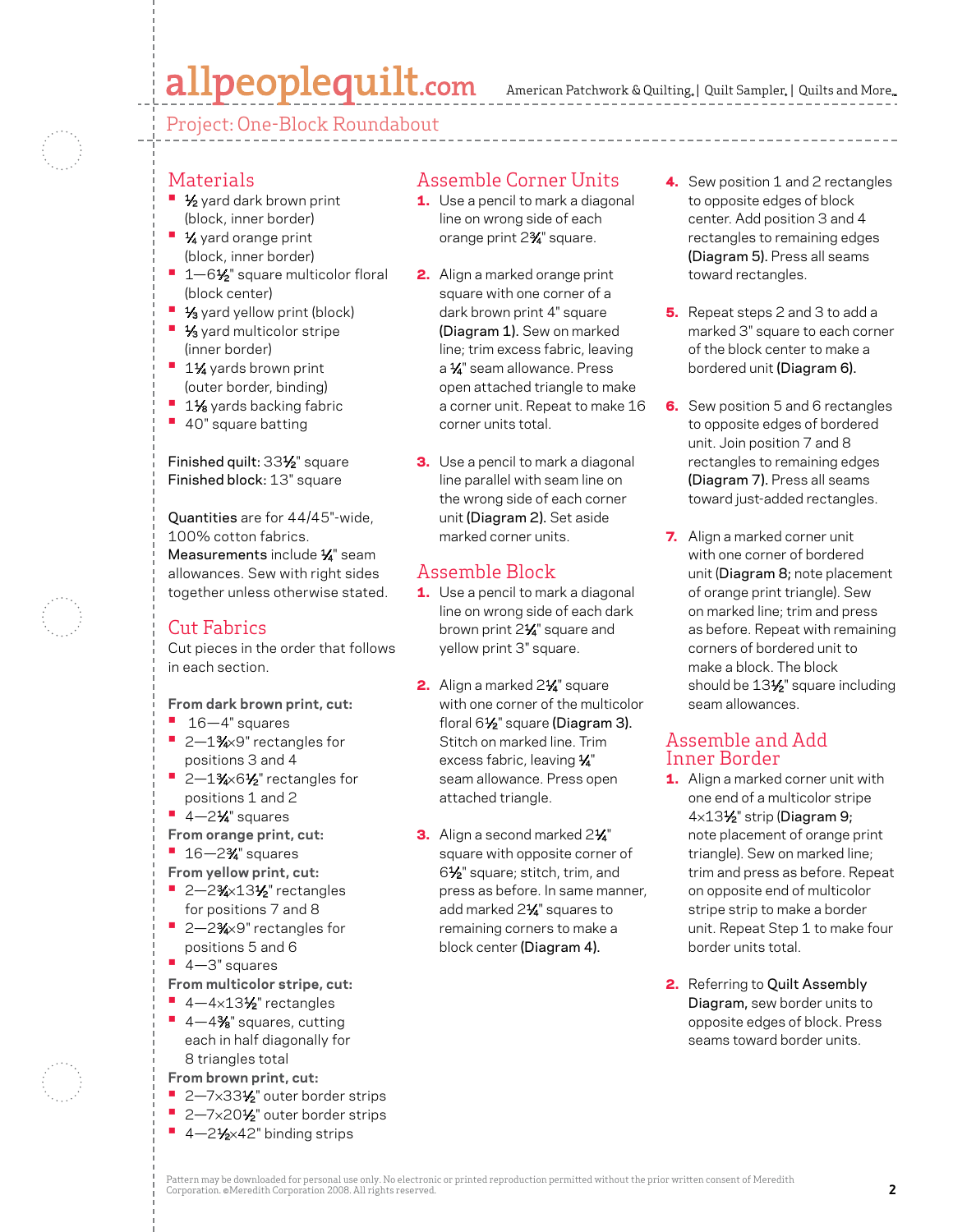## $\textbf{alpeople}$ quilt.com American Patchwork & Quilting, | Quilt Sampler, | Quilts and More...

### Project: One-Block Roundabout

- **3.** Sew together two multicolor stripe triangles to make a triangle unit (Diagram 10). Press seam in one direction. Repeat to make four triangle units total.
- 4. Place a marked corner unit atop a triangle unit. Sew on marked line; trim and press as before to make a border corner (Diagram 11). Repeat with remaining corner units and triangle units to make four border corners total.
- **5.** Sew together two border corners and one border unit along short edges to make a long inner border strip (Quilt Assembly Diagram); press seams in one direction. Repeat to make a second long inner border strip. Sew long inner border strips to remaining edges of block. Press all seams toward border.
- **6.** Sew outer border strips to long edges of block. Add remaining outer border strips to remaining edges to complete quilt top. Press all seams toward outer border.

#### Finish Quilt

- 1. Layer quilt top, batting, and backing; baste. Quilt as desired.
- 2. Bind with brown print binding strips.







**Diagram 1**





**DIAGRAM 6**



**DIAGRAM 3**



**C. Neubauer 4-11-08 DIAGRAM 7**



**DIAGRAM 4**